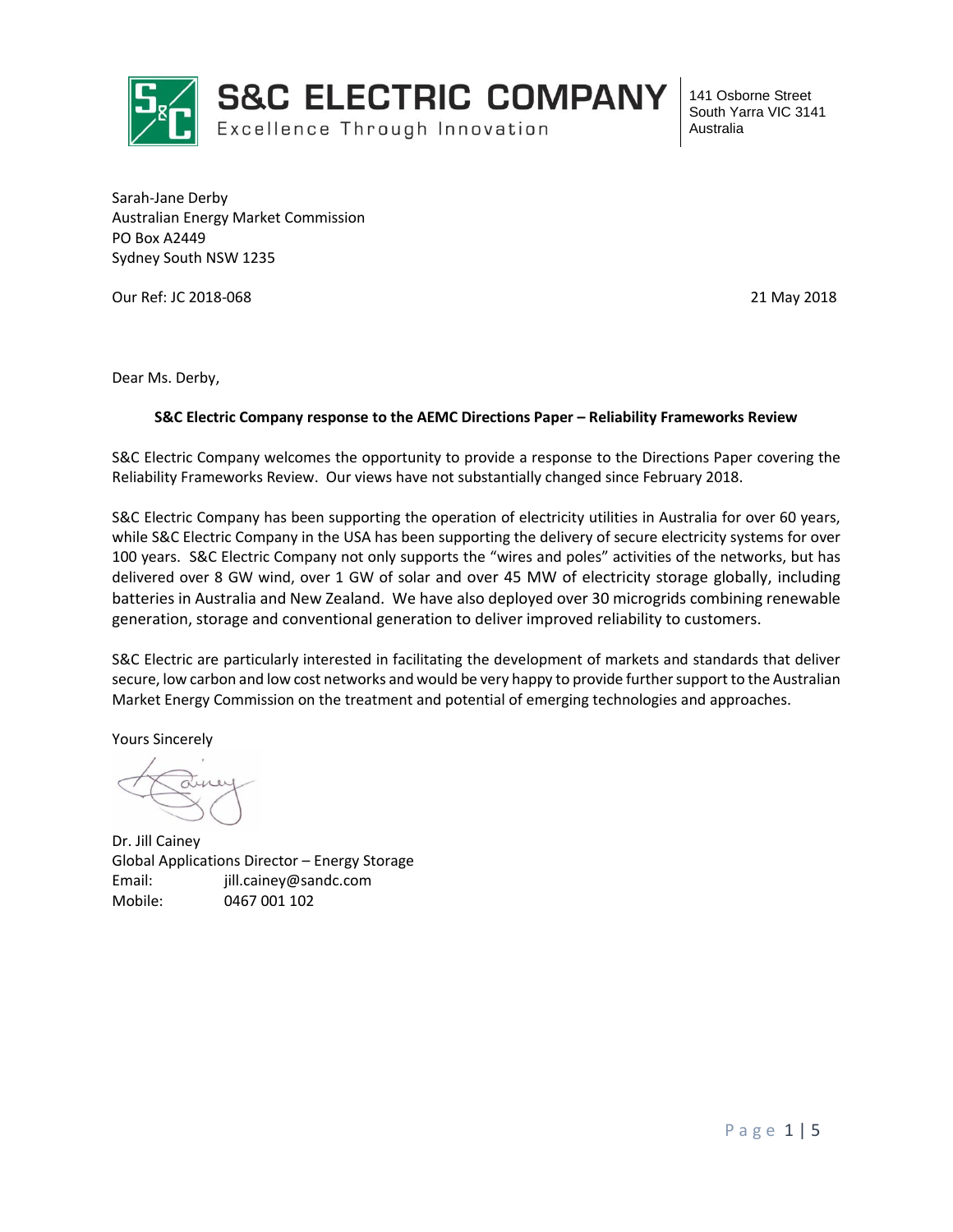

# General Comments

Figure 2.1 (page 13) is very interesting. The Discussion Paper is largely focused on the 0.23 % of reliability issues (failure of generation to meet demand), however reliability (service interruptions or "security") as monitored by the AER via the Service Target Performance Incentive Scheme (STPIS) for the Distribution Network Service Providers (DNSPs) suggests some significant effort is needed here.





Figure 2.1 illustrates the very real issues of the reliability provided by DNSPs, with over 95 % of outages resulting from issues on the distribution network. Relying on the demand-side or DERs connected at the distribution level, to provide services and support to AEMO, will not be successful, if those assets are disconnected due to an outage on the distribution network. That is, hoping to address the 0.23 % using assets connected to the network that is out of action for over 95 % of the time, seems doomed to failure.

Inverter connected assets are required to disconnect during an outage, even an outage of less than a minute (so shorter than the proposed new definition for a momentary outage in the STPIS), which will render them unavailable. Issue with voltage quality (not even an outage) may also result in the disconnection of inverters. Any hope that DERs will support the system in the future will not be met, fi reliability on the distribution network is not radically improved.

The AEMC is not responsible for the STPIS, but it would seem that *appropriate* incentives are needed to encourage DNSPs to improve reliability ahead of any desire for DERs to deliver system support. Recent reports suggest "gold plating" (capex bias), but this doesn't seem to have resulted in improved performance. Given we have very little understanding of the value that end customers place on reliability, it is difficult to gauge whether customers feel the cost of the networks is appropriate. We do welcome the current rule change request to place the responsibility for determining the Value of Customer Reliability on the AER, particularly if this then flows into DNSP operation and standards. It is likely that customers will place a high value on reliability, but equally, will not want to pay increased network charges to deliver the required reliability (se[e https://www.enwl.co.uk/voll](https://www.enwl.co.uk/voll) for a UK innovation project on the Value of Lost Load to different customers).

Source: AEMC analysis and estimates based on publicly available information from: AEMO's extreme weather event and incident reports and the AER's RIN economic benchmarking spreadsheets.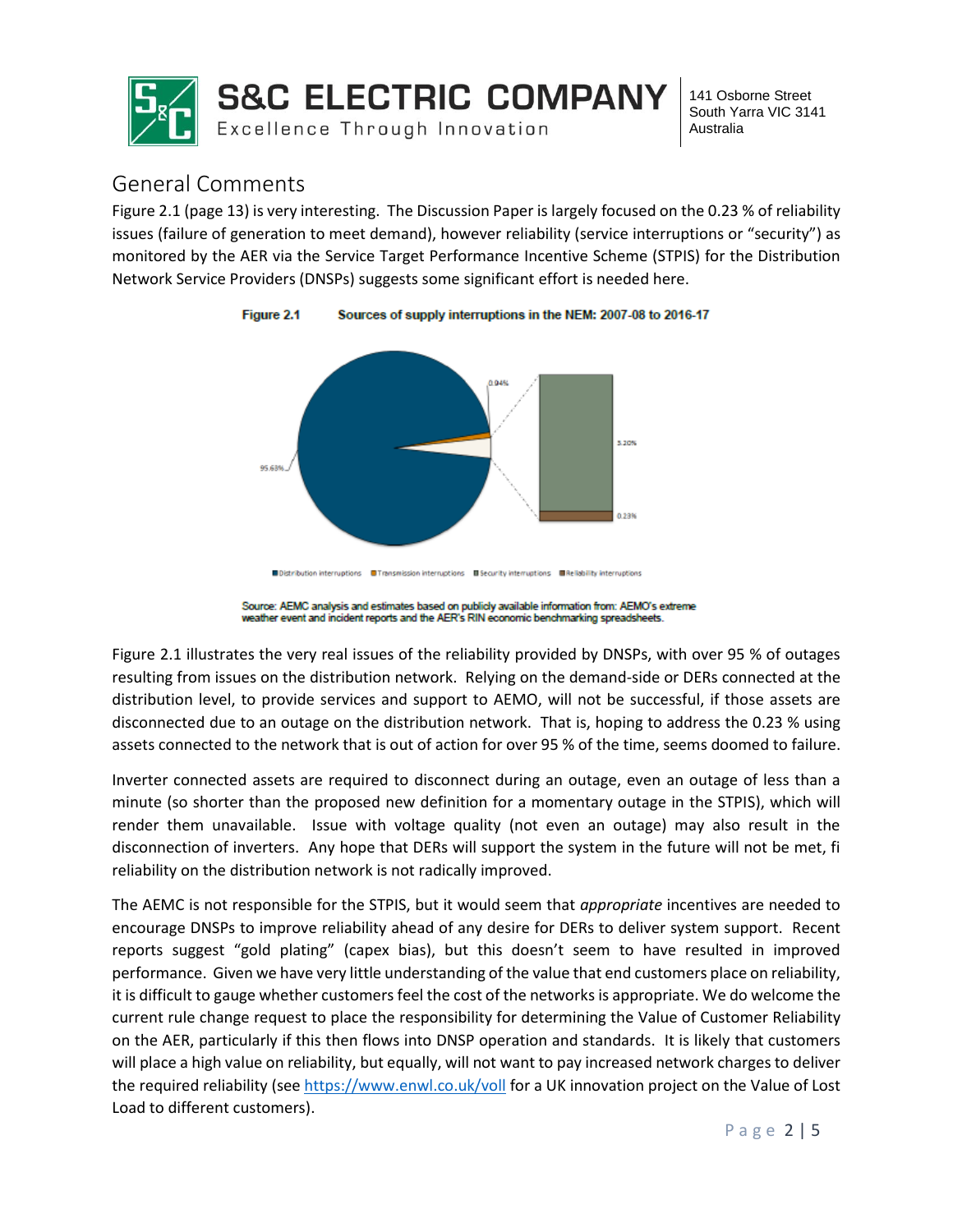

# 1: Forecasting

Accurate and precise forecasting of generation and demand obviously supports reliability and we would support all measures that enable AEMO to better forecast demand and generation.

In the UK, Retailers (Suppliers) are required to provide a demand forecast to the System Operator. They are also subject to "imbalance" assessments to ensure that purchased generation matches demand. Mismatches are subject to cost-reflective "imbalance" charges. The suggestion that Retailers to contribute to AEMO's forecasting by providing forecasts of demand is a good one that should be developed further.

Both generators (of all types) and Retailers will be undertaking their own forecasting to manage their positions and it would seem sensible to share those forecasts (or some elements of that forecasting) with AEMO to facilitate better management of the system and market.

## 2: Day-ahead Markets

The AEMC argues that there is already an ad hoc day-ahead solution and that there is not convincing evidence that a day-ahead market is needed. If there already an ad hoc day-ahead process, then clearly there is a need and it should be properly formalised and the only discussion should be the format of the day-ahead market.

If the US-model, Participant-SO, will improve reliability and support AEMO to deliver reliability at a lower cost, then this should be the preferred option. It also has the benefit of promoting demand side response and other sources of rapidly responding flexibility.

### 3: Role of DSR

Demand response, through load shedding, is currently an *emergency* action in response to a contingency. We need to move away from demand response as a "last resort" and it needs to be a standard approach to providing flexibility in the NEM.

Aggregation is underdeveloped in Australia and in other locations, such as the UK, the Transmission System Operator (TSO), National Grid, is actively facilitating the participation of the Commercial and Industrial (C&I) Demand Side: [http://powerresponsive.com/.](http://powerresponsive.com/) National Grid as the TSO has always used C&I demand response, particularly for Short-Term Operating Reserve (STOR) and there is a Frequency Control by Demand Management (FCDM) product. Even so, National Grid has had to review its contract arrangements and service definitions (technical and minimum size) to better engage with Aggregators and C&I customers. This demonstrates that even in an environment where demand response is facilitated, improvements to markets and contracts are required.

In the GB system demand response can be contracted direct with National Grid, if a large C&I provider (based on metering type) or Aggregators will pull together smaller loads, typically form C&I customers, to meet minimum capacity requirements.

Domestic-scale demand response, outside the tariff-based Economy 7 and 10, is not yet broadly utiltised. This is because the loads are currently small and there are issues with engagement, retention and supply of enabling equipment that makes the costs of developing domestic-scale demand response uneconomic.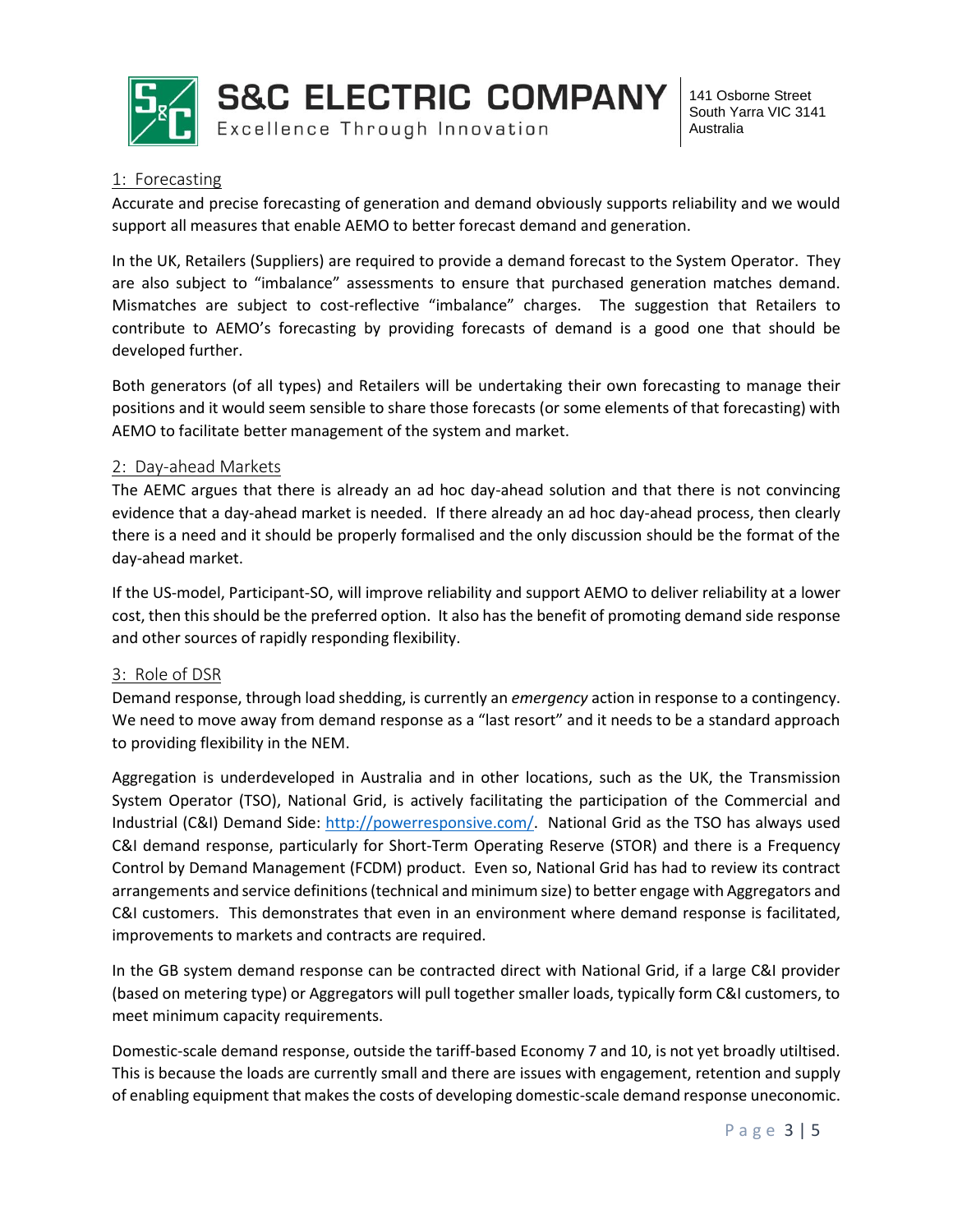

The Low Carbon London project (see final report: [http://innovation.ukpowernetworks.co.uk/innovation/en/Projects/tier-2-projects/Low-Carbon-London-](http://innovation.ukpowernetworks.co.uk/innovation/en/Projects/tier-2-projects/Low-Carbon-London-(LCL)/) [\(LCL\)/\)](http://innovation.ukpowernetworks.co.uk/innovation/en/Projects/tier-2-projects/Low-Carbon-London-(LCL)/) describes the issues od domestic-scale demand response to deliver a 1 MW service. Clearly it is much easier to engage with a single users or one or two large users, who understand the energy market (probably have a dedicated energy manager) to deliver 1 MW, than place a mandated requirement on all ~20,000 customers on a feeder to deliver 1 MW of response when required.

The Low Carbon London project estimated the cost of securing domestic-scale demand response as GBP2,000-4,000 per kW of response, due to the costs of engagement, retention, enabling technology (to communicated with load) and incentives. A diesel generation set (typically providing back-up to a C&I provider) is GBP1,00 per kW. A utility-scale battery would be GBP1,000 per kW. The cost for the domesticscale response does not include the investment required by the householder in enabled technology, such as heat pumps, EVs etc.

Aggregators in the UK have the option of delivering demand side response to many participants in the electricity system, not just the System Operator. In the UK, Distribution Networks may use an Aggregator to help manage network constraints through demand response and as the AEMC points out, Aggregators tend to be specialists who can help customers, particularly C&I, manage their demand and energy use to deliver cost savings.

We would strongly support the development of markets, contracts and arrangements that facilitate the participation of C&I providers in demand response programmes in the NEM and that support the development and participation of Aggregators in the NEM.

### 4: Reserves

AEMO and the AEMC agree that a specific range of "RERT" products should be developed to ensure the service is better standardized and we support this approach.

The longer-term procurement of RERT is entirely reasonable when compared with the approach taken for the UK Capacity Market, which procures (via a reverse auction) reserves for winter evening peak 3-4 years ahead of the delivery year. The UK Capacity Market, also has a specific category for demand side response (to allow for specific capacities and technical requirements), that has been suggested to have facilitated the growth and participation of the demand side and batteries in the Capacity Market and in wider services (providers can combine a variety of income streams to make a project economic, as long as the additional income streams do not impinge on the ability of the provider to meet the terms of the Capacity Obligation).

AEMO is likely to procure reserves for summer and so it is reasonable to have a longer-term procurement process. 9-10 months is short in comparison to the UK model. The actual process of procurement should be short, but AEMO should have the ability to secure the contracts well in advance of delivery. In the UK the 3-4 year time span between securing a contract and delivery of the service allows demand-side response providers and Aggregators to build their portfolios, with an established price for the service making discussions with potential providers easier. Obviously, the contractual terms for a UK Capacity